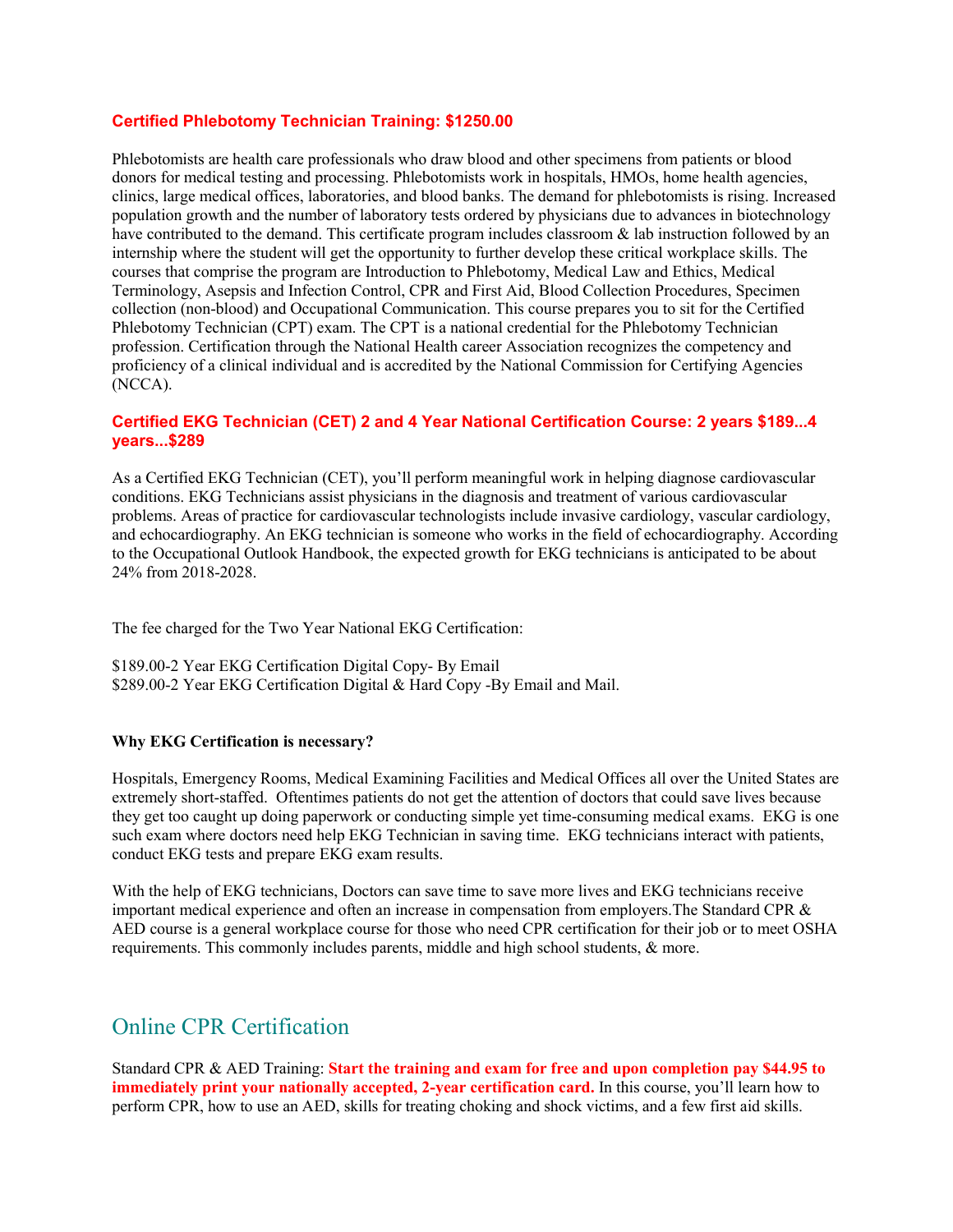Your certificate is valid for 2 years. Full CPR & AED Course Curriculum: Heart disease & stroke, CPR, AED, Choking, Bleeding & shock, Moving people, Hypothermia and Drowning.

#### **Intravenous Therapy Certification Exam--2 years \$275...4 years \$375**

This class and exam were devised for those individuals who have already acquired the proper training and experience required to insert, maintain, and discontinue Intravenous Therapy. You must have acquired previous training and experience for this exam and provide us the proof in order to take this online certification exam. This is a written exam, covering all aspects of Intravenous Therapy (basic and advanced), with Calculations. A Certification Certificate will be awarded to those who successfully pass the exam.

The following topics are covered within the exam: Anatomy & Physiology, Arterial Lines, Equipment, Blood Transfusion Therapy, Calculations, Central Lines, Fluids & Electrolytes, History of Intravenous Therapy, Infection Prevention & Control, IV Therapy Basics (i.e. Concepts, Medical Terminology, etc.), IV Therapy Technique, Parenteral Nutrition Therapy, and Uses of IV Therapy. Each certification exam is 100 questions with a passing score of 75 or greater. A time limit of 3 hours is allowed. The exam is taken in our training room. It may be taken at your convenience 24/7. Your score is provided at the completion of the exam. Only one attempt per payment.

#### **Certified Phlebotomy Instructor Online Certification Course: 2 years \$299...4 years \$399**

Join our elite group of trained & certified Phlebotomy Instructors and learn how to teach individuals, businesses, schools, and communities the most effective phlebotomy curriculum skills available.

Phlebotomy Instructor Certification Package: The phlebotomy instructor certification package includes Online Education Portal, CPI ID Badge, Digital Certificate Copy, Certification Hard Copy, Presentation Materials, Phone Consultations, Workshops and Exams with Rationales.

#### PREPARATION COURSE DETAILED BREAKDOWN

Below is an extensive list of topics that will be covered in the phlebotomy Instructor teach the teacher course. The first part of the phlebotomy instructor certification will teach you how to teach students from A-Z. The second part of completing your phlebotomy instructor certification is the phlebotomy curriculum course. Please go to the bottom left-hand side of this page to view the (PREPARATION COURSE DETAILED BREAKDOWN).

#### **Medical Assistant Certification Training and Exam--2 years \$299...4 years \$399**

This exam was devised for those individuals who have already acquired the proper training and experience required for a career in Medical Assisting. You must have completed a medical assistant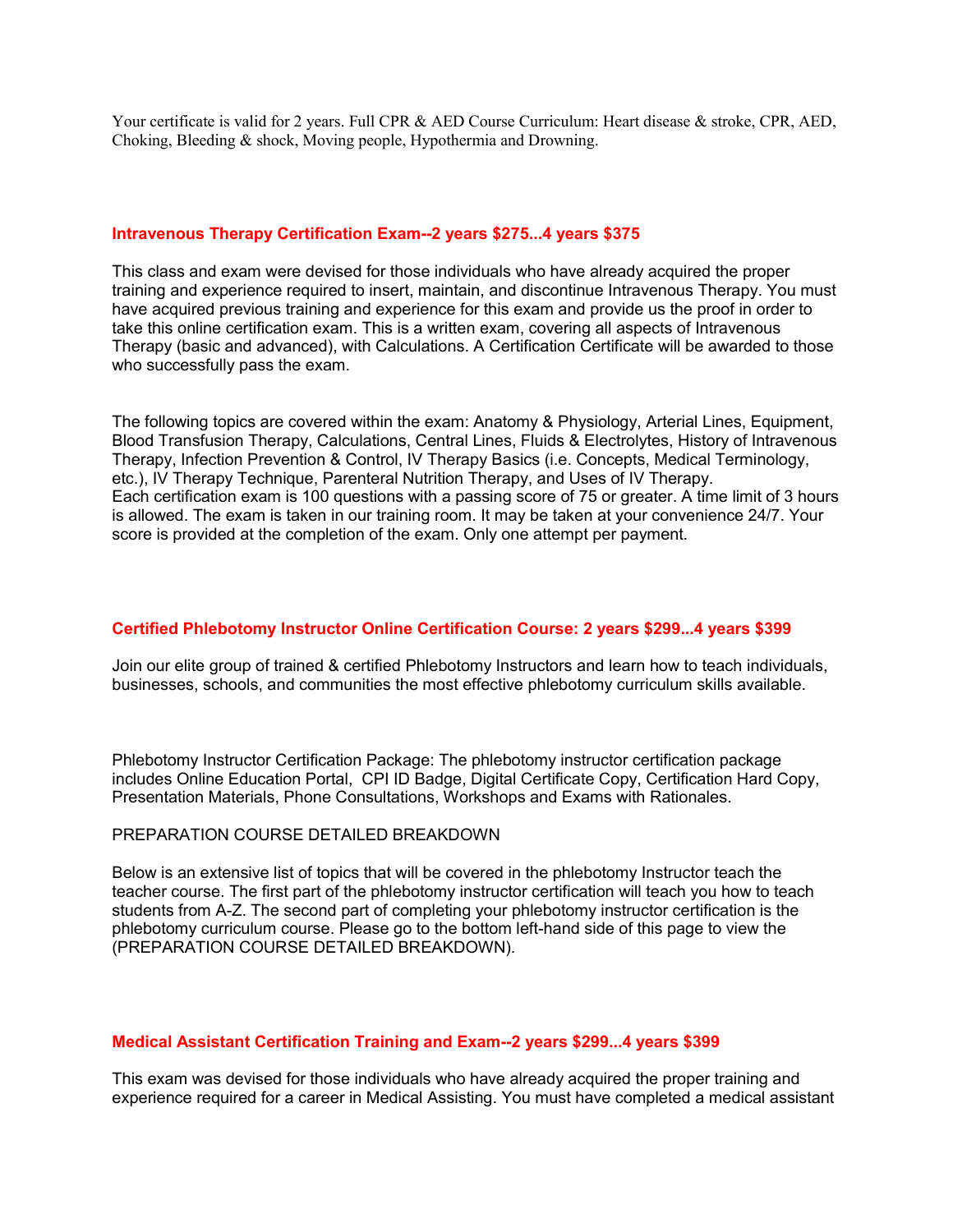program and provide us with proof by emailing training@bruenmedicalpartners.com or faxing to 845- 232-2207 to be eligible for the exam. This is a multiple-choice exam, covering all aspects of clerical and clinical procedures (basic and advanced), with emphasis on assisting in specialties, emergencies, and office surgical procedures. A Certified Medical Assistant certificate will be awarded to those who successfully pass the exam.

The following is an outline of the topics covered within the exam: 10% Standard Billing, Coding, and Payments, 10% Medical Records, 15% Labs, and Diagnostics, 10% Emergency and Surgical Procedures, 10% Injections, Pathology Math, and Medicines, 15%Assisting in Specialties, General Practice, and Infection Prevention, 5% Communication, Laws, and Ethics, 10%Assessment of the Patients, 15% A & P

Each certification exam is 100 questions with a passing score of 75 or greater. A time limit of 3 hours is allowed. The exam is taken on our website with your login information provided at registration. It may be taken at your convenience 24/7. Your score is provided at the completion of the exam. Only one attempt per payment. Certificates are mailed within one week of completion but may be printed from the website also.

## **Patient Care Technician Certification Exam--2 years \$299...4 years \$399**

This exam was devised for those individuals who have already acquired the proper training and experience required for a career as a Patient Care Technician. You must have completed a patient care technician program and provide us with proof by

emailing training@bruenmedicalpartners.com or faxing to 845-232-2207 to be eligible for the exam. This is a multiple-choice exam, covering all aspects of clerical procedures, with emphasis on medical ethics, communications, phlebotomy, electrocardiograms, clinical care, hospital care, pediatrics, and eldercare. A Certified Patient Care Technician certificate will be awarded to those who successfully pass the exam. Each certification exam is 100 questions with a passing score of 75 or greater. A time limit of 3 hours is allowed. The exam is taken on our website with your login information provided at registration. It may be taken at your convenience 24/7. Your score is provided at the completion of the exam. Only one attempt per payment. Certificates are mailed within one week of completion but may be printed from the website also.

The exam cost is \$199 per attempt.

Contact Bruen Medical Partners with any questions at 845-853-0676 or by email at training@bruenmedicalpartners.com.

# Online DOT Specimen Collector Training: Regulations Plus Mock Collections: \$350

**This online Specimen Collector Training course covers the DOT rules and regulations for professional specimen collections for drug testing and includes the required 5 mock specimen collections. At the end of this online course you will test on your knowledge of the DOT rules and regulations, 49 CFR Part 40 and complete the required 5 mock collections for full specimen collector certification.**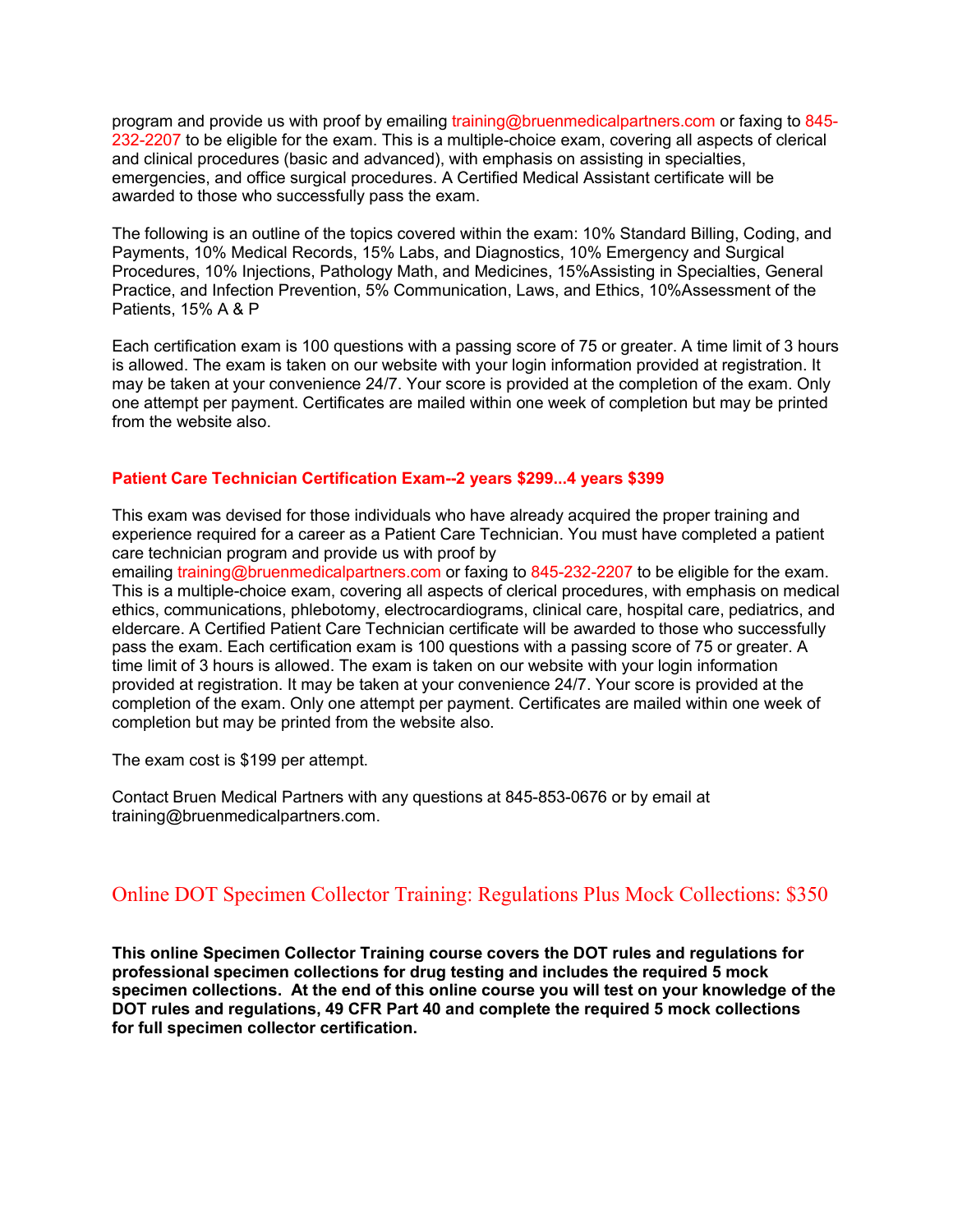# Online certificate program designed for Medical Assistants and other interested unlicensed assistive personnel: \$350

The growth of the use of Unlicensed Assistive Personnel (UAP) is a trend in our society. Unlicensed individuals are now performing procedures that have traditionally required a license. Unlicensed Assistive Personnel (UAP) refers to those healthcare workers who are trained to function in a supportive role by providing patient care activities as delegated by an RN or physician, but are not licensed to perform nursing tasks; it also refers to those healthcare workers who may be trained and certified, but are not licensed. Examples of unlicensed assistive personnel include (but are not limited to) certified medical assistants, certified nursing assistants, patient care technicians, phlebotomists, dialysis technicians, anesthesia technicians/technologists, and emergency medical technicians.

This 11-hour IV Therapy Certificate Program (often referred to as "IV Certification") is designed to provide Medical Assistants (and other unlicensed healthcare personnel) with an introduction and overview of IV therapy, including current standards of practice, special patient populations, legal aspects, a comprehensive review of current peripheral venous access devices and the peripheral IV catheter insertion procedure, as well as site care and maintenance recommendations. IV medication & fluid administration considerations are also discussed.

# IV Therapy Education: \$320.00

Designed for: Individual Use: Who May Purchase This Program: RN's & LPN's (whose State Board of Nursing does not require a specific number of hours or hands-on practice to be included in the course curriculum) This course meets the requirement for FLORIDA LPN's only when paired with our 4-hour IV Skills Lab for Nurses.

## PROGRAM LENGTH: 28 Hours

We recommend that this online course be followed by skills practice/validation with a qualified clinical preceptor at your place of employment. When the IV Therapy Education online program is purchased, you will be sent an email (within 1-2 business days) with instructions and a link to access the program. Once you log in to the program, you will be able to print out the course workbook. There will be a Post Test following the Program. Upon successful completion, a Certificate of Completion (reflecting contact hours for nurses) will automatically be emailed to the individual who purchased the program. **NOTE: The practice of IV Therapy must be performed according to an individual's State scope of practice for their discipline and/or level of licensure. It is the responsibility of each participant to maintain his or her level of proficiency on an annual basis.**

# Geriatric I.V. Therapy: Age 65 & Beyond: \$149.00

## Designed for: Individual Use

This program was designed to educate healthcare providers about the difference between geriatric patients and other adults in terms of health care needs. Content includes the major normal physiologic changes in the geriatric patient; positive nursing actions that will promote proper I.V. therapy practice; appropriate interventions for major complications associated with I.V. therapy practice; proper venipuncture procedural steps to successfully access the geriatric patient's veins; and the potential complications related to the administration of I.V. medications and I.V. fluids in the geriatric patient.

PROGRAM LENGTH: 1.5 Hours